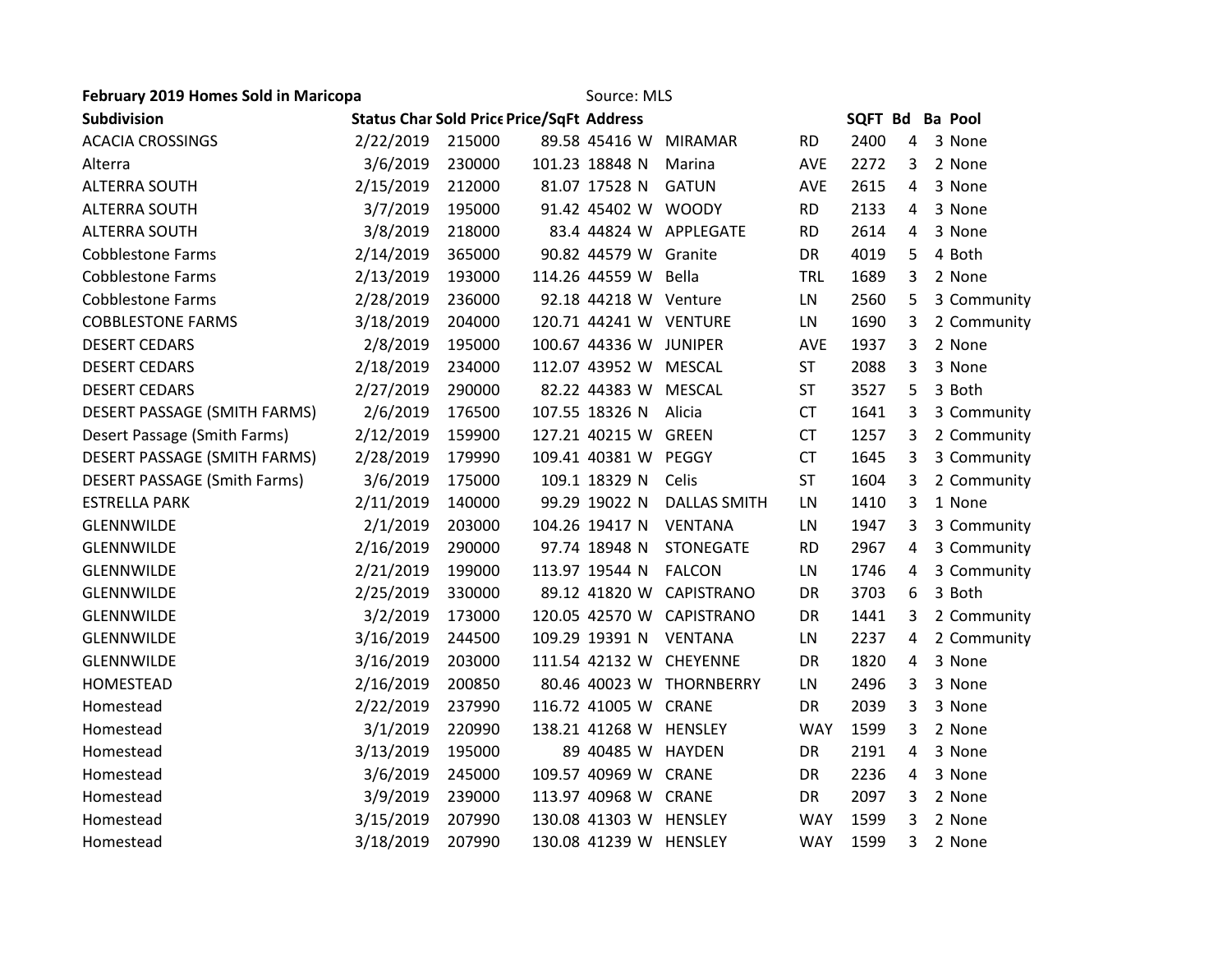| <b>HOMESTEAD NORTH</b>    | 2/9/2019  | 230000 | 101.01 21035 N            | <b>ALEXIS</b>        | AVE        | 2277 | 4              | 3 Private   |
|---------------------------|-----------|--------|---------------------------|----------------------|------------|------|----------------|-------------|
| <b>HOMESTEAD NORTH</b>    | 2/14/2019 | 186500 | 119.47 40046 W WALKER     |                      | <b>WAY</b> | 1561 | 3              | 2 None      |
| <b>HOMESTEAD NORTH</b>    | 2/15/2019 | 300000 | 101.21 40936 W HOPPER     |                      | <b>DR</b>  | 2964 | 4              | 3 None      |
| <b>HOMESTEAD NORTH</b>    | 2/21/2019 | 222000 | 101.28 39977 W SANDERS    |                      | <b>WAY</b> | 2192 | 4              | 3 Private   |
| HOMESTEAD NORTH           | 2/22/2019 | 225000 | 88.97 21081 N             | <b>BEN</b>           | <b>ST</b>  | 2529 | 4              | 3 None      |
| <b>HOMESTEAD NORTH</b>    | 2/27/2019 | 209000 | 130.63 41158 W CURTIS     |                      | LN         | 1600 | 4              | 2 None      |
| HOMESTEAD NORTH           | 3/8/2019  | 194900 | 89.9 40037 W SANDERS      |                      | <b>WAY</b> | 2168 | 4              | 3 None      |
| HOMESTEAD NORTH           | 3/9/2019  | 209500 | 144.18 40119 W THORNBERRY |                      | LN         | 1453 | 3              | 2 Private   |
| HOMESTEAD NORTH           | 3/9/2019  | 347000 | 98.38 41039 W ROBBINS     |                      | <b>DR</b>  | 3527 | 4              | 3 Private   |
| <b>HOMESTEAD NORTH</b>    | 3/15/2019 | 185000 | 110.32 41325 W WALKER     |                      | <b>WAY</b> | 1677 | 3              | 2 None      |
| LAKES AT RANCHO EL DORADO | 2/28/2019 | 245000 | 137.95 41176 W RIO BRAVO  |                      | DR         | 1776 | 4              | 2 Private   |
| LAKES AT RANCHO EL DORADO | 2/28/2019 | 220000 | 108.53 41181 W CAHILL     |                      | <b>DR</b>  | 2027 | 4              | 3 None      |
| LAKES AT RANCHO EL DORADO | 2/27/2019 | 225500 | 125.48 41650 W ELM        |                      | DR         | 1797 | 3              | 2 None      |
| LAKES AT RANCHO EL DORADO | 3/6/2019  | 180500 | 121.95 41358 W ANNE       |                      | LN         | 1480 | 3              | 2 None      |
| <b>MARICOPA MEADOWS</b>   | 2/15/2019 | 253000 | 78.57 46141 W RAINBOW     |                      | DR         | 3220 | 5              | 3 Private   |
| MARICOPA MEADOWS          | 2/16/2019 | 249900 | 71.22 45957 W MEADOWS     |                      | LN         | 3509 | 4              | 3 None      |
| <b>MARICOPA MEADOWS</b>   | 2/25/2019 | 255750 | 78.6 45682 W              | <b>MOUNTAIN VIEW</b> | <b>RD</b>  | 3254 | 5              | 4 None      |
| <b>MARICOPA MEADOWS</b>   | 2/26/2019 | 186000 | 111.44 45680 W            | <b>RAINBOW</b>       | DR         | 1669 | 3              | 2 None      |
| <b>MARICOPA MEADOWS</b>   | 2/26/2019 | 178000 | 110.14 45495 W            | Dirk                 | <b>ST</b>  | 1616 | 4              | 2 None      |
| MARICOPA MEADOWS          | 2/26/2019 | 202000 | 120.67 46030 W            | BARBARA              | LN         | 1674 | 3              | 2 Private   |
| <b>MARICOPA MEADOWS</b>   | 3/8/2019  | 242960 | 86.77 45489 W TULIP       |                      | LN         | 2800 | 5              | 3 Private   |
| <b>MARICOPA MEADOWS</b>   | 3/9/2019  | 258000 | 68.96 46088 W SONNY       |                      | <b>RD</b>  | 3741 | 4              | 3 None      |
| PALO BREA                 | 2/13/2019 | 335000 | 80.66 16944 N             | <b>PALO VERDE</b>    | <b>ST</b>  | 4153 | 4              | 4 Private   |
| <b>PROVINCE</b>           | 2/12/2019 | 263000 | 138.49 42597 W            | KINGFISHER           | DR         | 1899 | $\overline{2}$ | 3 Community |
| <b>PROVINCE</b>           | 3/2/2019  | 286000 | 146.21 21167 N            | <b>GET AROUND</b>    | <b>DR</b>  | 1956 | 3              | 3 Community |
| <b>PROVINCE</b>           | 3/18/2019 | 230000 | 161.06 42563 W            | CANDYLAND            | PL         | 1428 | $\overline{2}$ | 3 Community |
| <b>PROVINCE</b>           | 2/1/2019  | 271000 | 146.88 41591 W SNOW BIRD  |                      | LN         | 1845 | $\overline{2}$ | 3 Community |
| Province                  | 3/4/2019  | 325000 | 125.53 42204 W Rummy      |                      | <b>RD</b>  | 2589 | $\overline{2}$ | 3 Both      |
| <b>PROVINCE</b>           | 3/12/2019 | 244900 | 144.14 42550 W            | HEAVENLY             | PL         | 1699 | $\overline{2}$ | 2 Community |
| RANCHO EL DORADO          | 2/1/2019  | 280000 | 99.11 22163 N             | <b>DIETZ</b>         | DR         | 2825 | 4              | 3 Private   |
| RANCHO EL DORADO          | 2/7/2019  | 168000 | 116.99 42359 W SUNLAND    |                      | <b>DR</b>  | 1436 | 3              | 2 None      |
| RANCHO EL DORADO          | 2/14/2019 | 179900 | 99.72 42599 W SUNLAND     |                      | DR         | 1804 | 3              | 3 None      |
| Rancho El Dorado          | 2/15/2019 | 164000 | 114.29 42515 W            | <b>HILLMAN</b>       | DR         | 1435 | 3              | 2 None      |
| RANCHO EL DORADO          | 3/1/2019  | 168000 | 113.44 22705 N            | <b>DAVIS</b>         | <b>WAY</b> | 1481 | 3              | 2 None      |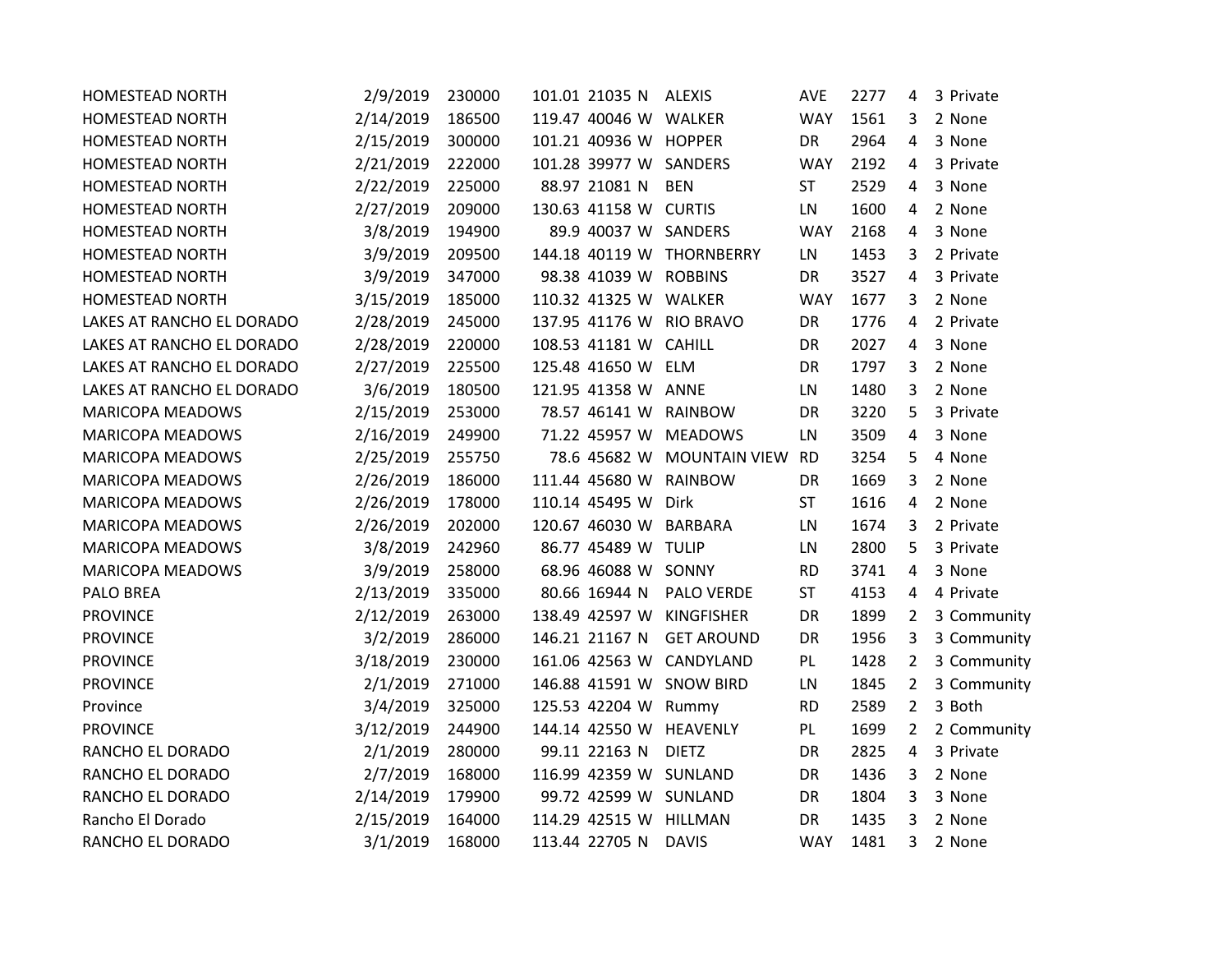| RANCHO EL DORADO             | 2/21/2019 | 265000 | 138.09 41840 W CHAMBERS  |                  | <b>CT</b>  | 1919 | 3 | 2 Private |
|------------------------------|-----------|--------|--------------------------|------------------|------------|------|---|-----------|
| RANCHO EL DORADO             | 2/22/2019 | 285000 | 116.71 40854 W WADE      |                  | DR         | 2442 | 3 | 3 None    |
| RANCHO EL DORADO             | 2/22/2019 | 234725 | 105.92 41761 W WARREN    |                  | LN         | 2216 | 4 | 3 Private |
| Rancho El Dorado             | 2/27/2019 | 330000 | 115.42 42206 W Bravo     |                  | DR         | 2859 | 4 | 3 Private |
| RANCHO EL DORADO             | 2/27/2019 | 195000 | 90.45 21404 N            | VAN LOO          | DR         | 2156 | 4 | 2 None    |
| RANCHO EL DORADO             | 2/28/2019 | 300000 | 77.14 42470 W            | <b>BRAVO</b>     | DR         | 3889 | 5 | 3 None    |
| RANCHO EL DORADO             | 2/28/2019 | 197500 | 85.46 22157 N            | VAN LOO          | DR         | 2311 | 4 | 2 None    |
| RANCHO EL DORADO             | 3/1/2019  | 240000 | 131.5 22469 N            | VANDERVEEN       | <b>WAY</b> | 1825 | 3 | 2 Private |
| RANCHO EL DORADO             | 3/1/2019  | 184900 | 109.73 42559 W CHAMBERS  |                  | DR         | 1685 | 3 | 2 None    |
| RANCHO EL DORADO             | 3/1/2019  | 195000 | 118.54 43483 W CHISHOLM  |                  | DR         | 1645 | 3 | 2 None    |
| RANCHO EL DORADO             | 3/3/2019  | 189000 | 113.99 43689 W CAHILL    |                  | DR         | 1658 | 3 | 2 None    |
| RANCHO EL DORADO             | 3/6/2019  | 207500 | 91.85 43804 W CAREY      |                  | DR         | 2259 | 4 | 3 None    |
| RANCHO EL DORADO             | 3/8/2019  | 174900 | 121.8 42466 W SUNLAND    |                  | DR         | 1436 | 3 | 2 None    |
| RANCHO EL DORADO             | 3/14/2019 | 340000 | 117.61 21946 N           | <b>BALBOA</b>    | DR         | 2891 | 4 | 3 Private |
| RANCHO MIRAGE                | 2/28/2019 | 188900 | 136 38109 W VERA CRUZ    |                  | DR         | 1389 | 3 | 2 None    |
| RANCHO MIRAGE ESTATES        | 2/27/2019 | 285000 | 81.27 37727 W VERA CRUZ  |                  | DR         | 3507 | 5 | 3 Private |
| SANTA ROSA SPRINGS           | 2/8/2019  | 211615 | 121.2 42494 W            | RAMIREZ          | DR         | 1746 | 4 | 2 None    |
| <b>SENITA</b>                | 2/14/2019 | 179900 | 99.06 43916 W COWPATH    |                  | <b>RD</b>  | 1816 | 3 | 2 None    |
| Senita                       | 2/27/2019 | 269900 | 69.2 43268 W WILD HORSE  |                  | TRL        | 3900 | 7 | 4 None    |
| <b>SENITA</b>                | 2/28/2019 | 185000 | 91.9 19082 N             | <b>COMET</b>     | <b>TRL</b> | 2013 | 4 | 3 None    |
| <b>SENITA</b>                | 3/6/2019  | 225000 | 123.76 42795 W           | <b>KENDRA</b>    | <b>WAY</b> | 1818 | 3 | 2 Private |
| SORRENTO                     | 2/5/2019  | 188500 | 112.4 36976 W            | <b>MADDALONI</b> | AVE        | 1677 | 3 | 2 None    |
| SORRENTO                     | 2/19/2019 | 224990 | 82.66 37323 W            | CANNATARO        | LN         | 2722 | 5 | 3 None    |
| SORRENTO                     | 2/28/2019 | 203990 | 111.65 37309 W CANNATARO |                  | LN         | 1827 | 4 | 2 None    |
| SORRENTO                     | 3/9/2019  | 208990 | 99.75 37267 W            | CANNATARO        | LN         | 2095 | 4 | 3 None    |
| SORRENTO                     | 2/26/2019 | 174900 | 127.57 17928 N           | <b>FIANO</b>     | DR         | 1371 | 3 | 2 None    |
| SORRENTO                     | 2/28/2019 | 227500 | 99.3 37062 W             | <b>GIALLO</b>    | LN         | 2291 | 4 | 2 None    |
| <b>TORTOSA</b>               | 2/21/2019 | 163000 | 118.89 19002 N           | <b>TOLEDO</b>    | AVE        | 1371 | 3 | 2 None    |
| <b>TORTOSA</b>               | 2/27/2019 | 221000 | 109.78 35664 W VELAZQUEZ |                  | DR         | 2013 | 4 | 3 Private |
| <b>TORTOSA</b>               | 3/1/2019  | 204000 | 74.34 36335 W El Greco   |                  | ST         | 2744 | 5 | 3 None    |
| Tortosa                      | 3/9/2019  | 230000 | 72.66 36574 W            | Costa Blanca     | DR         | 3165 | 5 | 3 None    |
| <b>TORTOSA</b>               | 2/1/2019  | 196500 | 101.44 36236 W PICASSO   |                  | <b>ST</b>  | 1937 | 4 | 2 None    |
| <b>TORTOSA</b>               | 3/13/2019 | 189900 | 110.54 36229 W PRADO     |                  | <b>ST</b>  | 1718 | 3 | 2 None    |
| Villages at Rancho El Dorado | 3/5/2019  | 245000 | 129.9 44385 W Eddie      |                  | <b>WAY</b> | 1886 | 3 | 2 Both    |